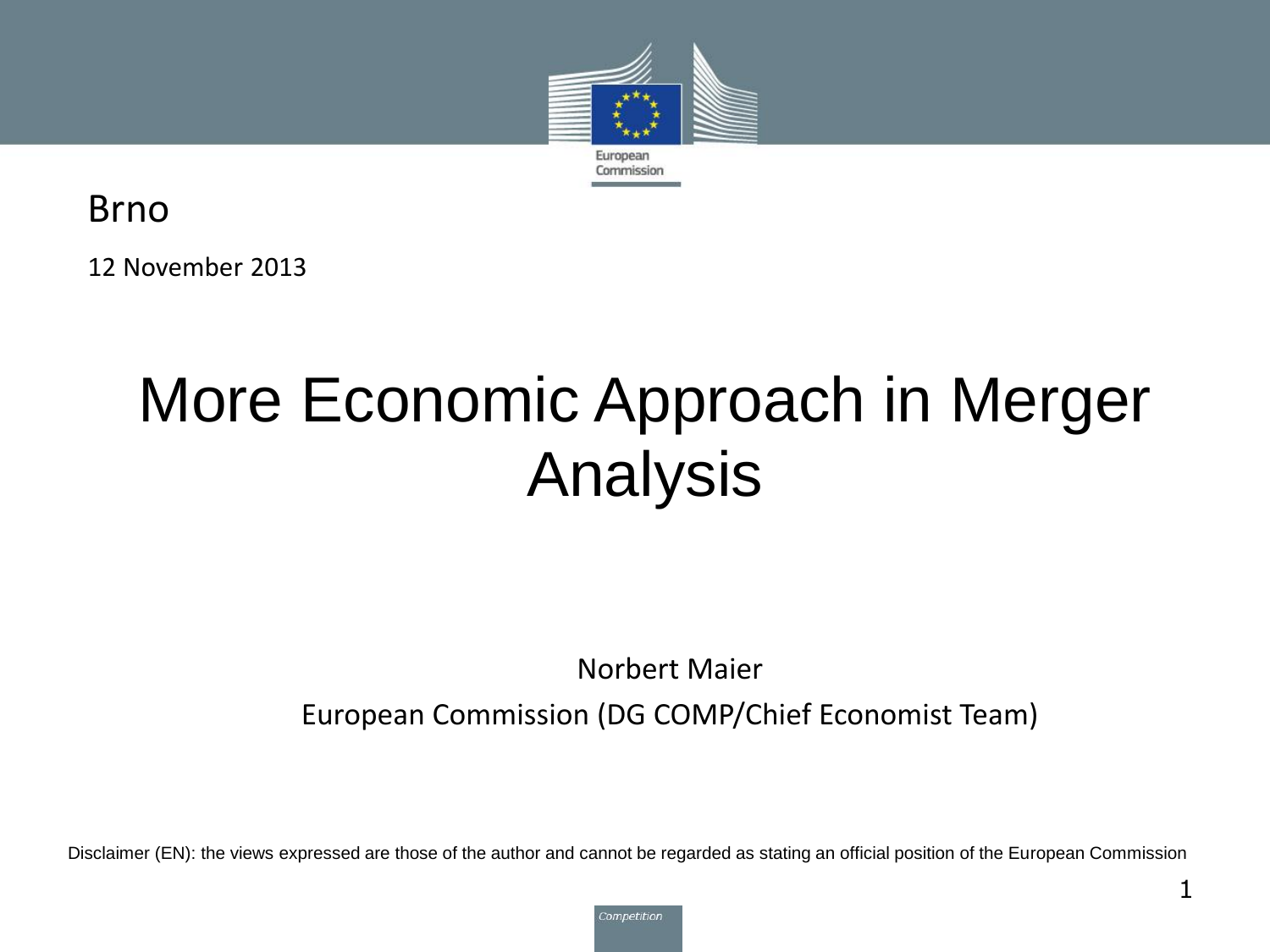

# Introduction

More economic approach:

- 1. Using more sophisticated economic arguments
	- Barriers to grow/expand failure to act as a competitive constraint for the merged entity within the required time frame
	- Strategic use of spare capacities spare capacity of competitors is not always a guarantee for exerting sufficient competitive pressure on the merged entity
- 2. Using more complicated economic/econometric techniques
	- not discussed here because it's more technical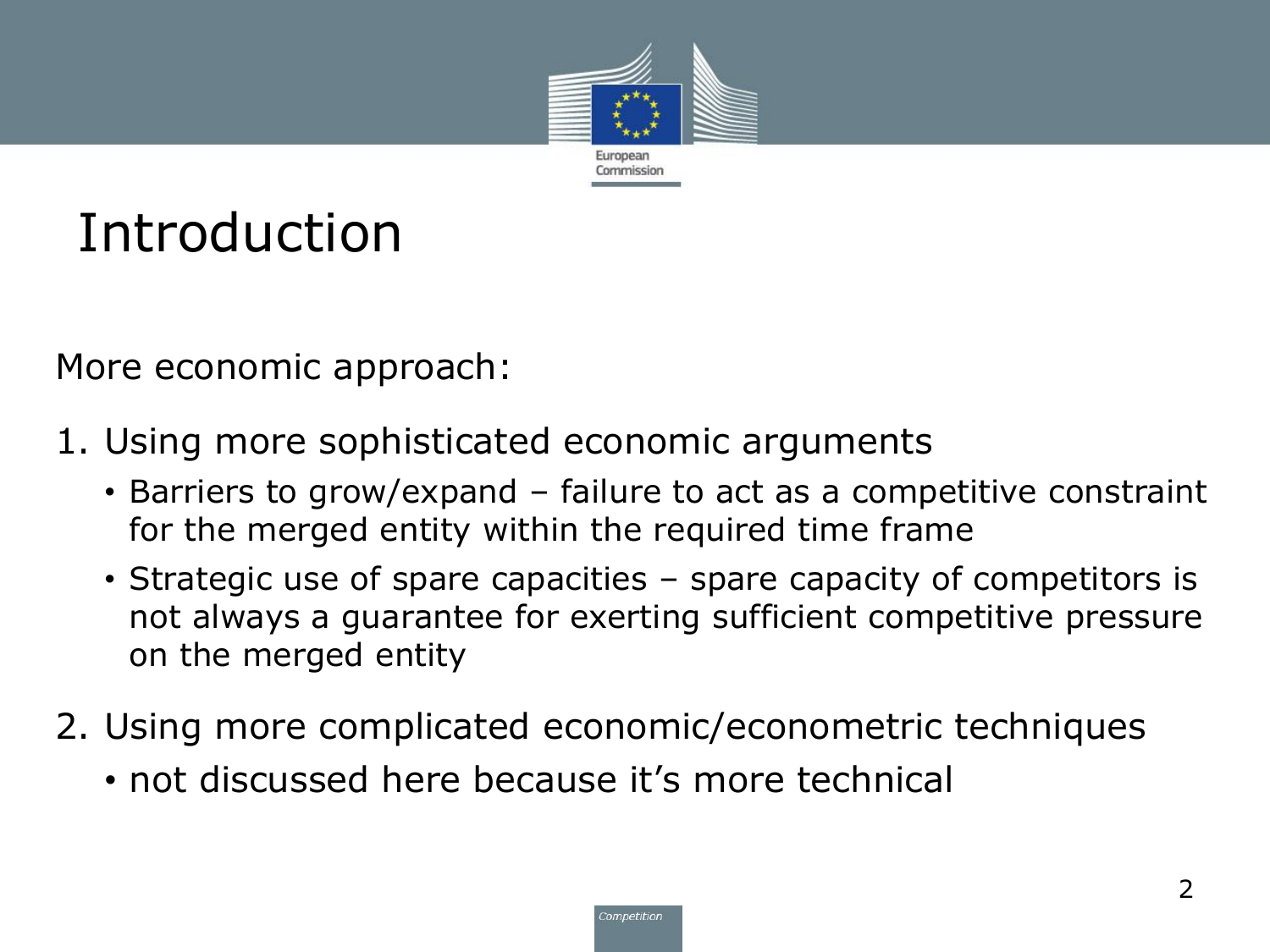

## Barriers to grow/expand - Framework

Typical framework: merger to monopoly

Merging parties' argument: existing small players in the market will enjoy arising opportunities to expand

• merger specific because of strong competition between the merging parties prior to the merger does not allow for smaller parties to gain significant market share

Smaller players:

- the merger opens up new opportunities to win business and expand
- claim that they can expand without problems in all customer segments

Customers, especially the larger ones, do not look at smaller players as really being able to serve them

It can be shown that it is indeed difficult for smaller players to quickly develop to the level of being able to serve larger customers  $\frac{3}{3}$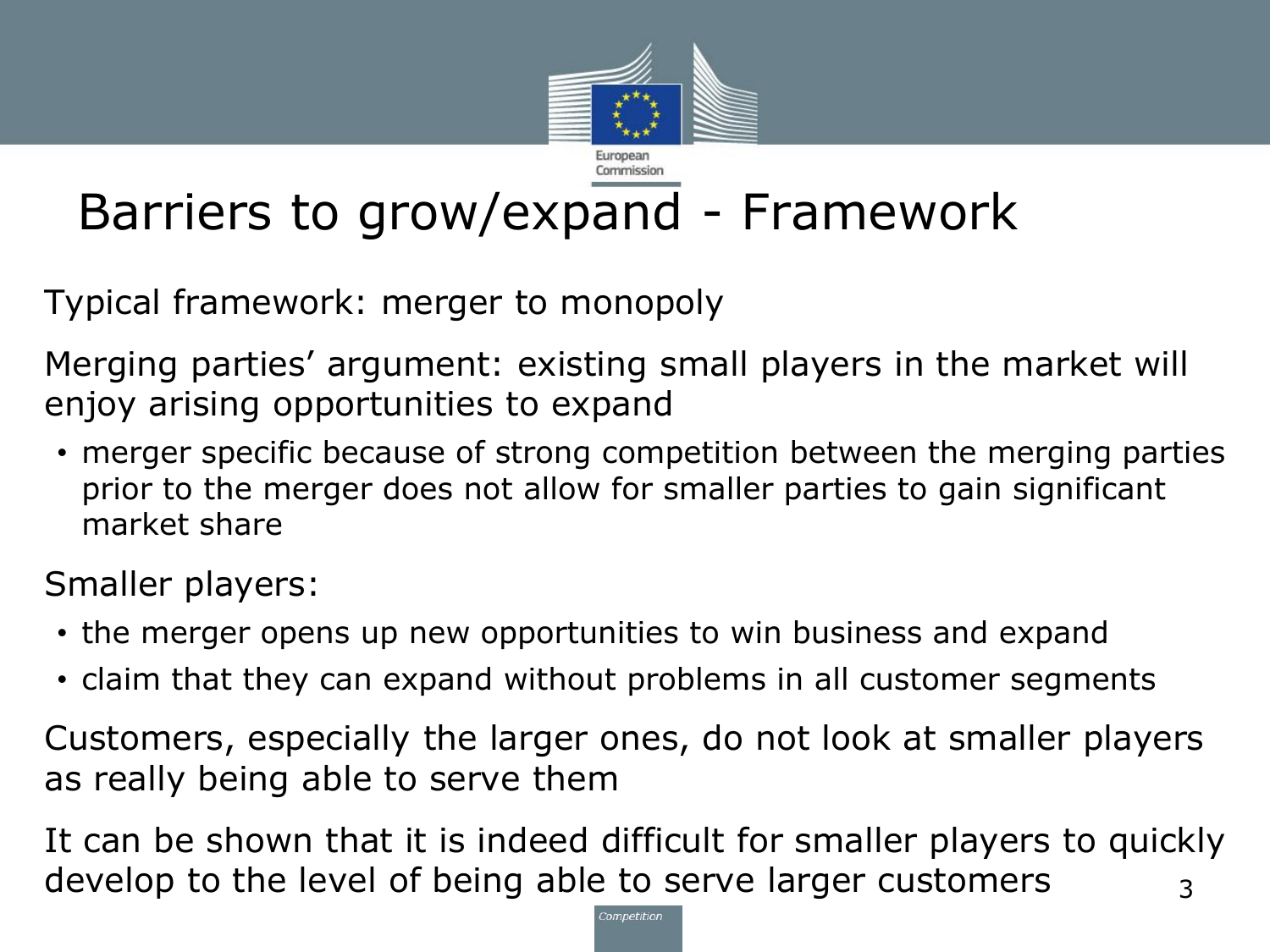

#### Barriers to grow/expand – Practice The Syniverse-Mach merger

Merger between the two largest players in the mobile roaming data clearing (DC) market (joint market share > 80%)

Customers: mobile network operators (MNOs: BT, Belgacom, etc.)

- Tier 1 MNOs: Vodafone, France Telecom, etc.
- Tier 2-3 MNOs: Telenor, Hutchinson 3G, Belgacom

QoS key – penalty schemes in the service level agreements (SLAs)

• larger penalties by Tier 1 MNOs

Parties claim that smaller players (SMs) will be able to expand quickly and pose a competitive constraint on the merged entity

SMs have experience of serving Tier 2-3 MNOs but not Tier 1 MNOs

SMs confident of being able to serve Tier 1 MNOs but Tier 1 MNOs did not think so 4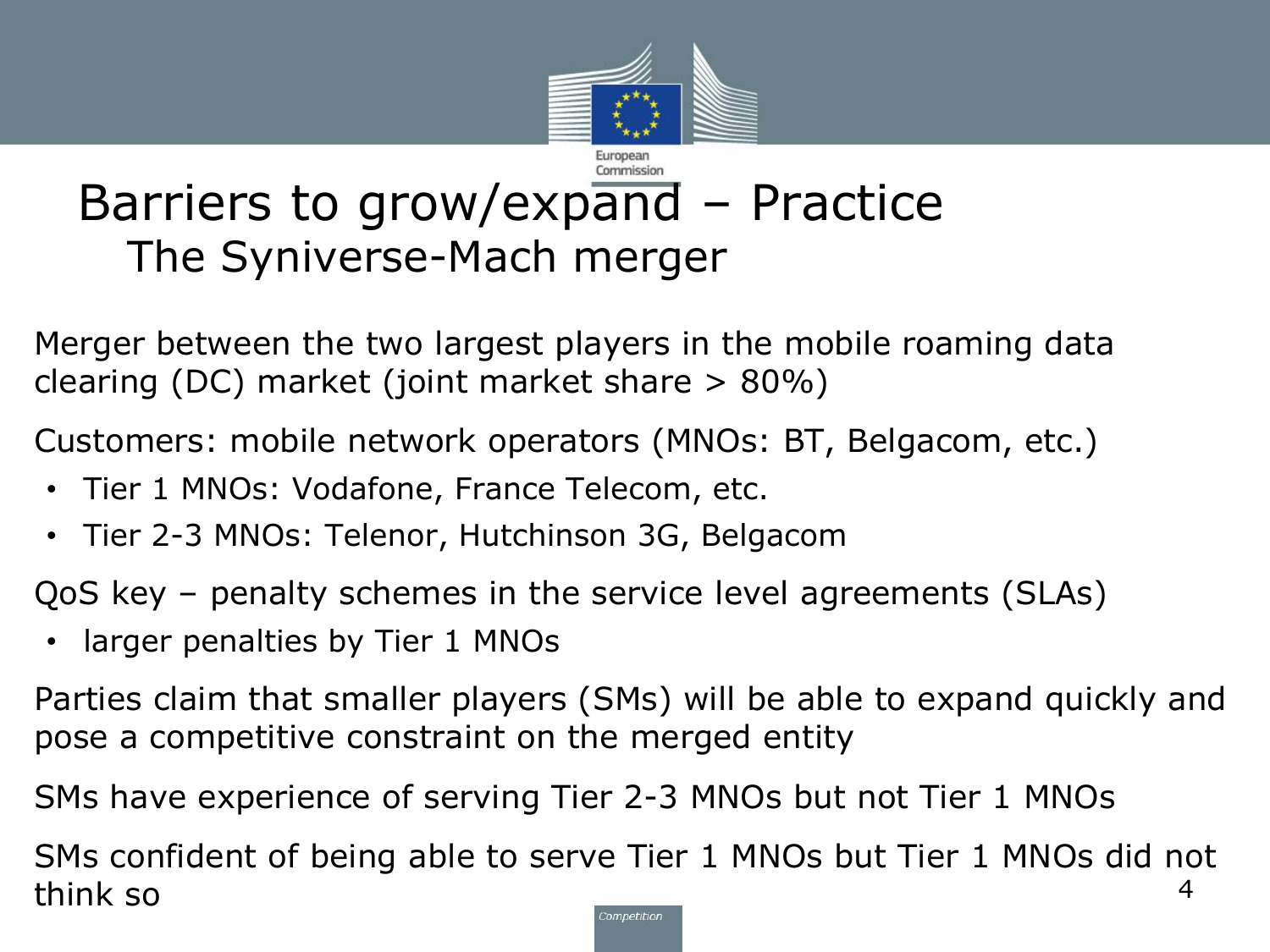

#### Barriers to grow/expand – Practice: The Syniverse-Mach merger

Data clearing an experience good

• reputation is a key issue – importance of track records

Tier 1 MNOs insist on the inclusion of strong penalty schemes

- to induce DC providers to allocate more resources to assure high QoS
- to let the DC provider choose not to quote for a contract if it thinks QoS can be a problem
- Smaller customers with a limited income stream may not want to take the risk of signing service contracts with large penalties
- the triggered penalties would lead to financial difficulties for the service provider

Smaller players may decide to hire and train additional experts

• hiring and training at the required scale is time consuming and cannot be completed in the post-merger evaluation time frame (e.g. 2 years)  $\frac{5}{10}$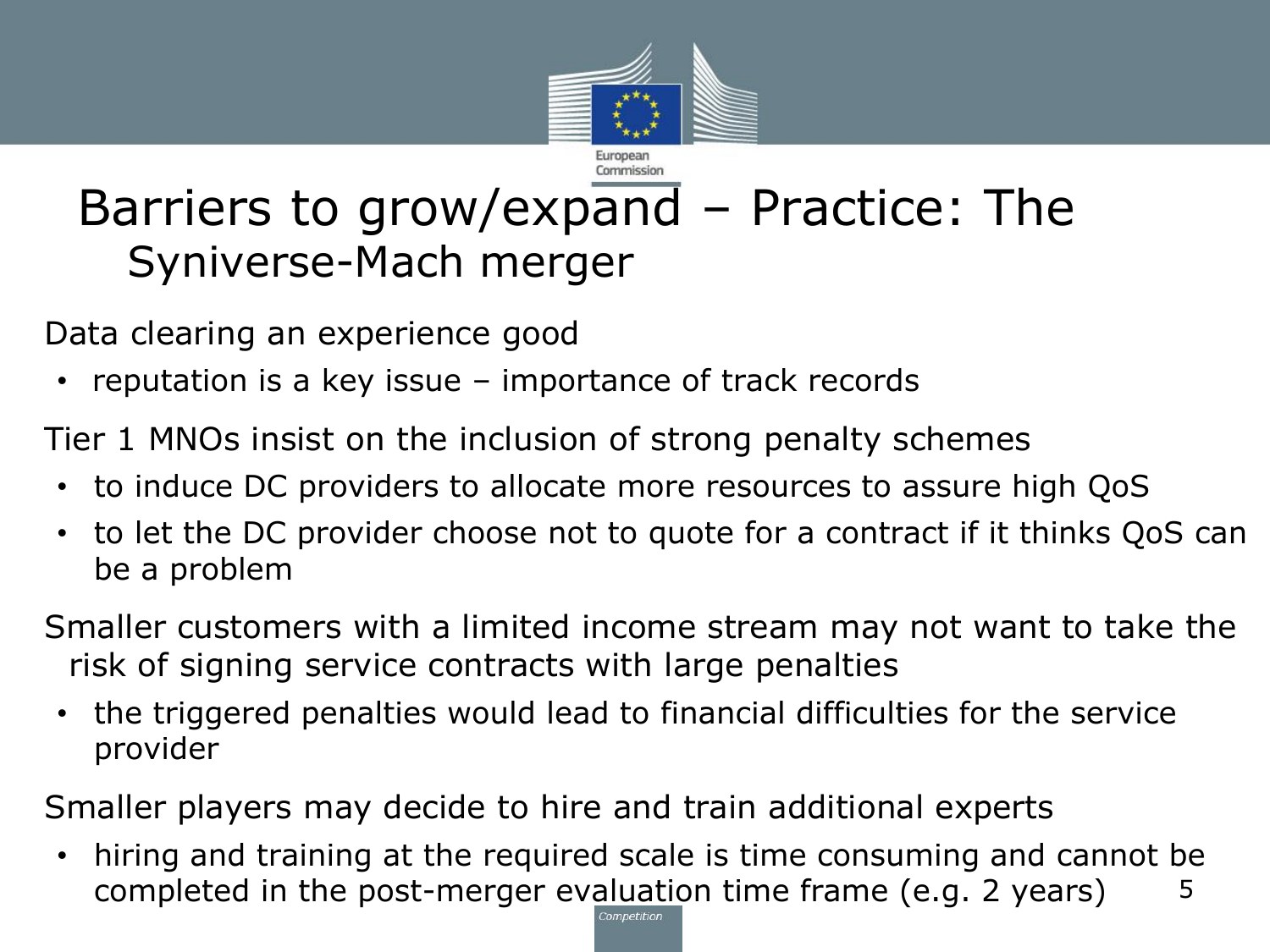

### Strategic use of spare capacities - Framework

Competitive pressure increases with rival capacity in homogenous product industries with price competition

Merging parties' argument: reactions from rivals will "defeat" any post-merger price increase

Para 33 HMG: SIEC is unlikely when "… rival firms have enough capacity and find it profitable to expand output sufficiently"

• ability and incentive to expand – no automatic double "Yes"

Merger consolidates parties' capacities

- reduces competitive pressure from rival capacity
- increases merged entity's market power (… unless rival capacity is HUGE, i.e. equaling total market demand) 6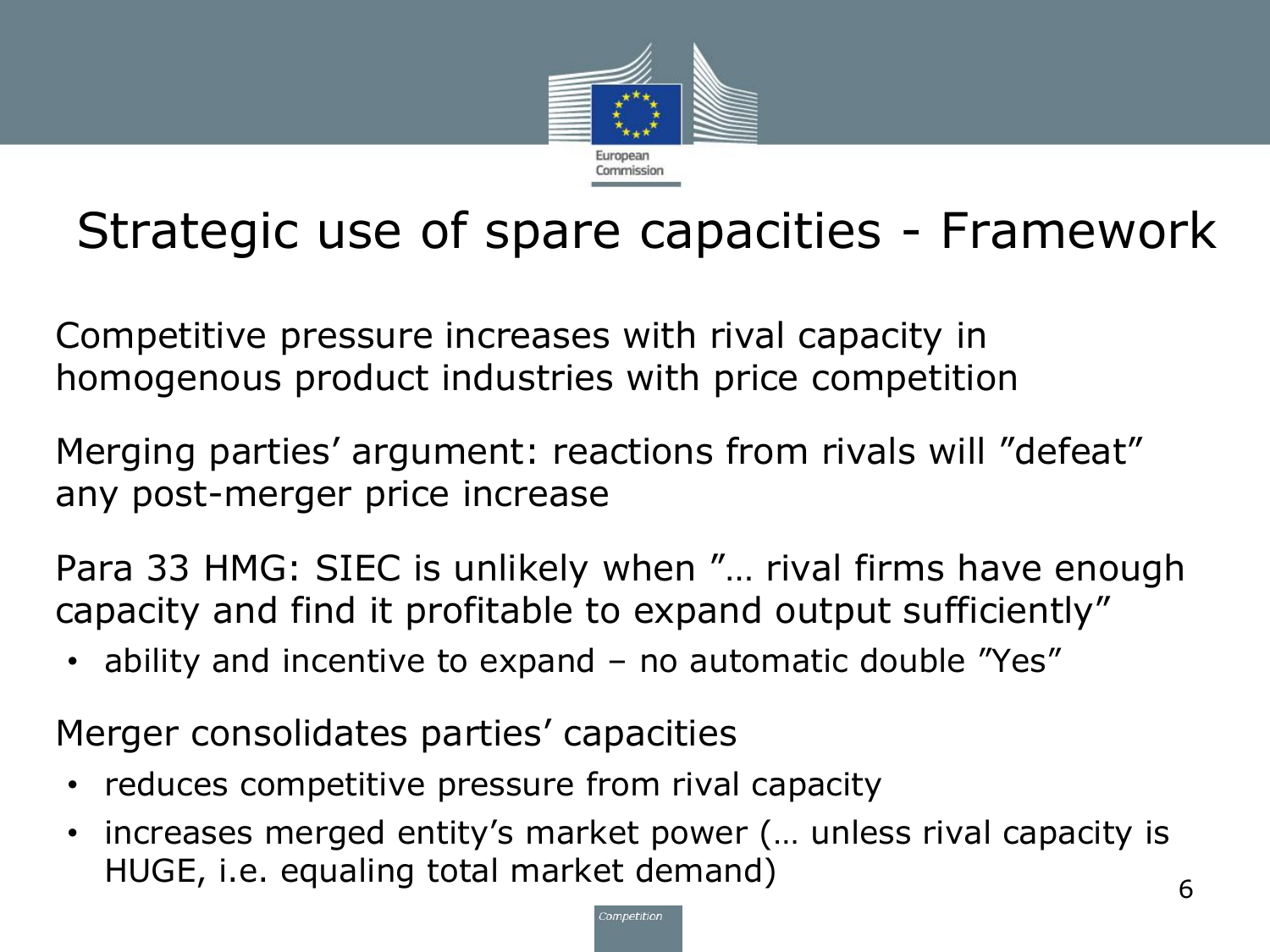

#### Strategic use of spare capacities – Practice The Outokumpu-Inoxum merger

Merger between the two largest players in the cold rolled stainless steel (CR) market (joint market share [50-60]%)

- 3<sup>rd</sup> and 4<sup>th</sup> players with smaller market shares ([10-20]%)
- 4 to 3 merger in homogenous goods market

Market investigation raising concerns

The industry suffers of overcapacity ([20-30]% of EEA demand)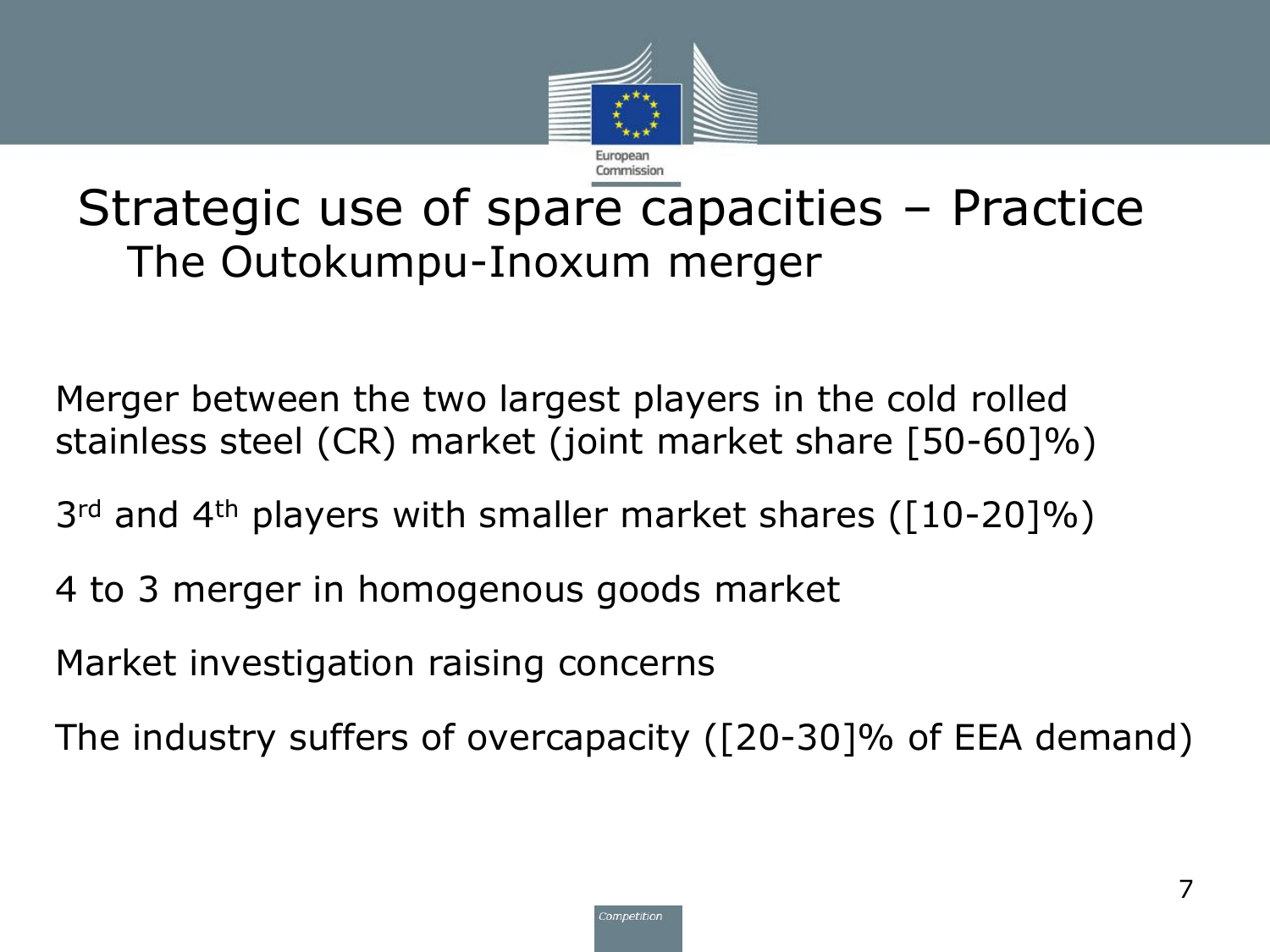

#### Strategic use of spare capacities – Practice The Outokumpu-Inoxum merger

Merger eliminates competition between Parties' capacities

- Reduction in rival capacity reduces competitive pressure
- Incentive for merged entity to raise price

Rivals may have the ability to expand output sufficiently, but they are unlikely to have the incentive to do so

• in equilibrium rivals will follow price increase – computer model to assess the Parties' arguments and order of magnitude of effect

Capacity shares and capacity increment are informative in homogenous goods markets!

• at least for large firms mergers that affect position of capacity leader